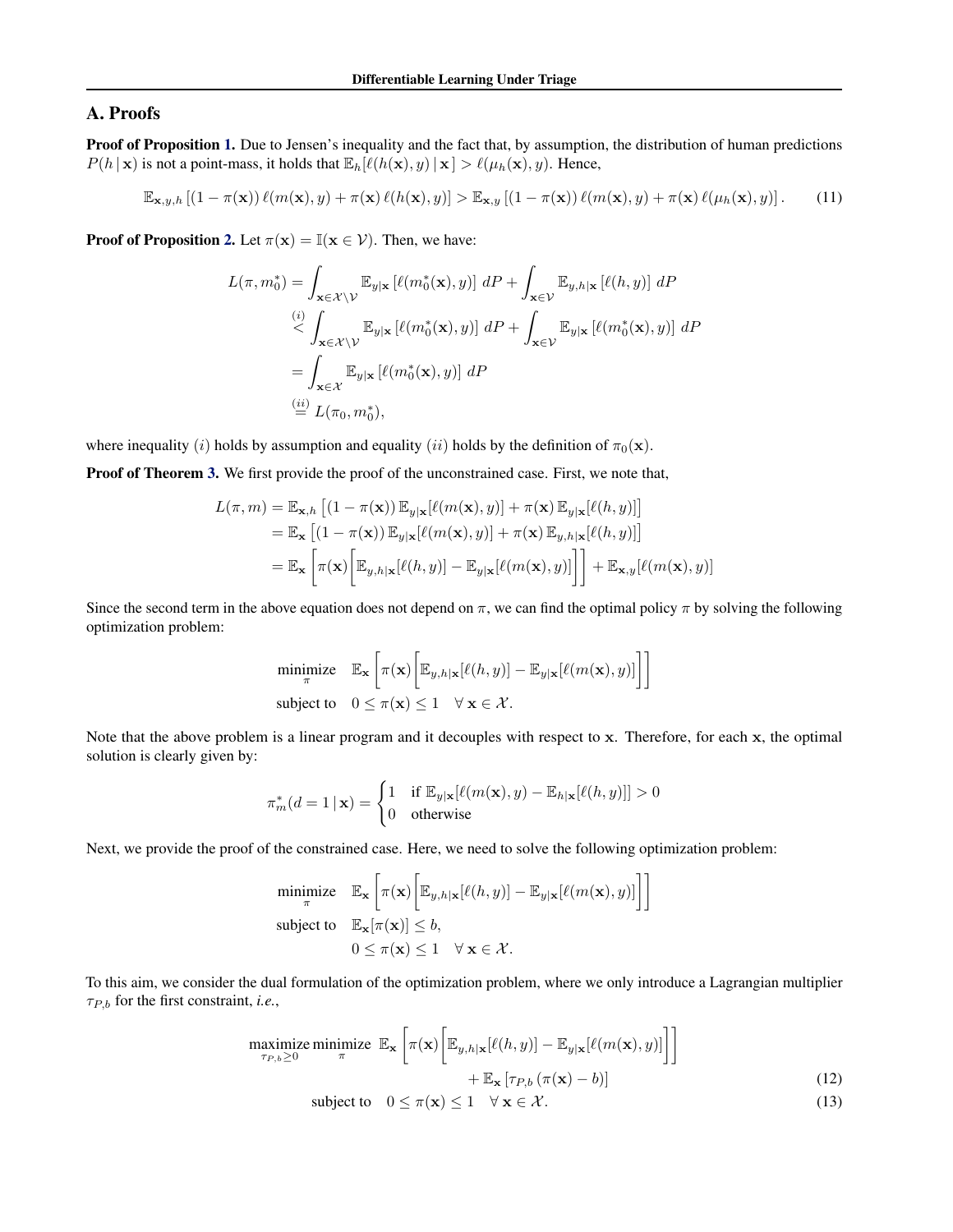<span id="page-1-0"></span>The inner minimization problem can be solved using the similar argument for the unconstrained case. Therefore, we have:

$$
\pi_{m^*,b}(d=1\,|\,\mathbf{x}) = \begin{cases} 1 & \text{if } \mathbb{E}_{y|\mathbf{x}}[\ell(m(\mathbf{x}),y) - \mathbb{E}_{h|\mathbf{x}}[\ell(h,y)]] > t_{P,b,m} \\ 0 & \text{otherwise} \end{cases}
$$

where

$$
t_{P,b} = \underset{\tau_{P,b} \ge 0}{\operatorname{argmax}} \ \mathbb{E}_{\mathbf{x}} \left[ \min \left( \mathbb{E}_{y|\mathbf{x}}[\mathbb{E}_{h|\mathbf{x}}[\ell(h,y)] - \ell(m(\mathbf{x}),y)] \right] + \tau_{P,b}, 0 \right) - \tau_{P,b} b \right]
$$

**Proof of Proposition 4.** The optimal predictive model  $m_{\theta_0^*}$  under full automation within a parameterized hypothesis class of predictive models  $\mathcal{M}(\Theta)$  satisfies that

$$
\nabla_{\theta} L(\pi_0, m_{\theta})|_{\theta = \theta_0^*} = \mathbb{E}_{\mathbf{x}, y} \left[ \nabla_{\theta} \ell(m_{\theta}(\mathbf{x}), y)|_{\theta = \theta_0^*} \right] = \mathbf{0}
$$
\n(14)

and the optimal predictive model  $m_{\theta^*}$  under  $\pi^*_{m_{\theta^*},b}$  satisfies that

$$
\nabla_{\theta} L(\pi_{m_{\theta},b}^*, m_{\theta})\big|_{\theta=\theta^*} = \mathbf{0}.
$$
 (15)

Now we have that

$$
\nabla_{\theta} L(\pi_{m_{\theta},b}^{*}, m_{\theta})|_{\theta = \theta_{0}^{*}} = \nabla_{\theta} L(\pi_{0}, m_{\theta})|_{\theta = \theta_{0}^{*}} - \nabla_{\theta} \mathbb{E}_{\mathbf{x}} \left[ \text{THRES}_{t_{P,b,m}} \left( \mathbb{E}_{y|\mathbf{x}} \left[ \ell(m(\mathbf{x}), y) - \mathbb{E}_{h|\mathbf{x}} [\ell(h, y)] \right], 0 \right) \right]|_{\theta = \theta_{0}^{*}} - \int_{\mathbf{x} \in \mathcal{V}} \mathbb{E}_{y|\mathbf{x}} \left[ \nabla_{\theta} \ell(m_{\theta}(\mathbf{x}), y)|_{\theta = \theta_{0}^{*}} \right] dP - \int_{\mathbf{x} \in \mathcal{X} \setminus \mathcal{V}} 0 dP \neq \mathbf{0}.
$$
 (16)

where we have used that

$$
\nabla_x \text{THRES}_{t_{P,b,m}}(f(x), 0) = \begin{cases} \nabla_x f(x) & \text{if } f(x) > t_{P,b,m} \\ 0 & \text{if } f(x) < t_{P,b,m} \end{cases}
$$

Hence, we can immediately conclude that  $L(\pi^*_{m_{\theta_0^*},b}, m_{\theta_0^*}) > \min_{\theta \in \Theta} L(\pi^*_{m_{\theta},b}, m_{\theta})$ .

**Proof of Proposition 5.** Under triage policy  $\pi^*_{m_{\theta'},b}$ , we have that:

$$
\nabla_{\theta} L(\pi_{m_{\theta'},b}^{*}, m_{\theta})\Big|_{\theta=\theta'} = \nabla_{\theta} \mathbb{E}_{\mathbf{x}} \big[ (1-\pi_{m_{\theta'}}^{*}(\mathbf{x})) \mathbb{E}_{y|\mathbf{x}}[\ell(m_{\theta}(\mathbf{x}), y)] + \pi_{m_{\theta'},b}^{*}(\mathbf{x}) \mathbb{E}_{y,h|\mathbf{x}}[\ell(h, y)] \big] \Big|_{\theta=\theta'}\n= \mathbb{E}_{\mathbf{x}} \big[ (1-\pi_{m_{\theta'},b}^{*}(\mathbf{x})) \mathbb{E}_{y|\mathbf{x}} [\nabla_{\theta} \ell(m_{\theta}(\mathbf{x}), y)|_{\theta=\theta'}] \big] \n= \int_{\mathbf{x}\in\mathcal{V}} \mathbb{E}_{y|\mathbf{x}} [\nabla_{\theta} \ell(m_{\theta}(\mathbf{x}), y)|_{\theta=\theta'}] \neq \mathbf{0},
$$

where  $V = {\mathbf{x} | \pi_{m_{\theta'},b}(\mathbf{x}) = 0}$ . Hence, we can immediately conclude that  $L(\pi^*_{m_{\theta}b}, m_{\theta'}) > \min_{\theta \in \Theta} L(\pi^*_{m_{\theta},b}, m_{\theta})$ . **Proof of Proposition 6.** Since  $\pi^*_{m_{\theta_t},b} = \operatorname{argmin}_{\pi} L(\pi, m_{\theta_t})$ , we have that:

$$
L(\pi_{m_{\theta_t},b}^*, m_{\theta_t}) \le L(\pi_{m_{\theta_{t-1}},b}^*, m_{\theta_t})
$$
\n(17)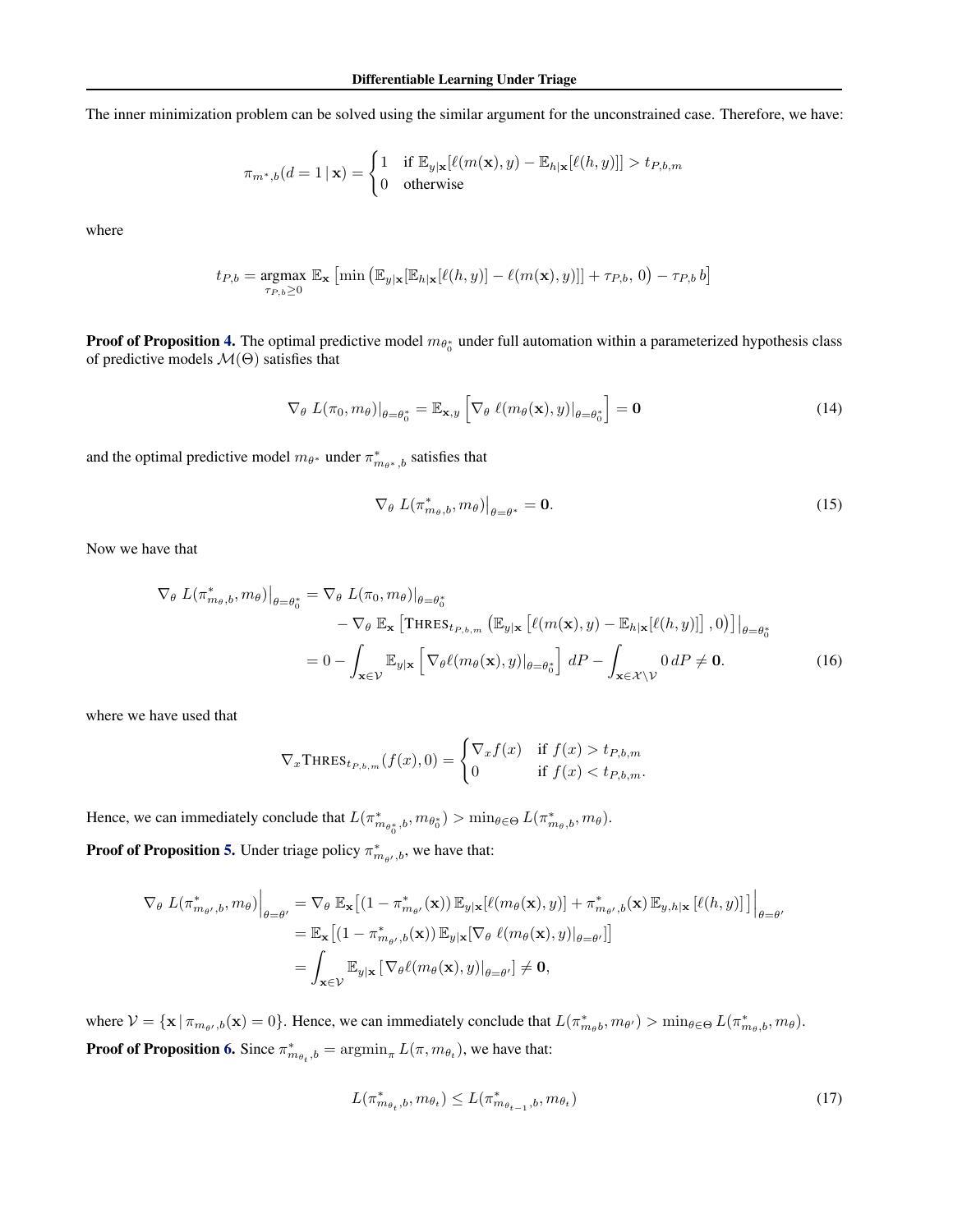Then, if  $\theta_t^{(i)}$  is computed from  $\theta_t^{(i-1)}$  using Eq. 9, then we have that (Boyd et al., 2004):

$$
L(\pi_{m_{\theta_{t-1}},b}^{*}, m_{\theta_{t}^{(i)}}) \leq L(\pi_{m_{\theta_{t-1}},b}^{*}, m_{\theta_{t}^{(i-1)}})
$$
  
+  $\nabla_{\theta}L(\pi_{m_{\theta_{t-1}},b}^{*}, m_{\theta_{t}^{(i-1)}})^{\top}(\theta_{t}^{(i)} - \theta_{t}^{(i-1)}) + \frac{\Lambda}{2} ||\theta_{t}^{(i-1)} - \theta_{t}^{(i)}||^{2}$   

$$
\stackrel{(a)}{=} L(\pi_{m_{\theta_{t-1}},b}^{*}, m_{\theta_{t}^{(i-1)}}) - \alpha^{(i-1)}\nabla_{\theta}L(\pi_{m_{\theta_{t-1}},b}^{*}, m_{\theta_{t}^{(i-1)}})^{\top}\nabla_{\theta}L(\pi_{m_{\theta_{t-1}},b}^{*}, m_{\theta_{t}^{(i-1)}})
$$

$$
+ (\alpha^{(i-1)})^{2} \frac{\Lambda}{2} ||\nabla_{\theta}L(\pi_{m_{\theta_{t-1}}}^{*}, m_{\theta_{t}^{(i-1)}})||^{2}
$$

$$
= L(\pi_{m_{\theta_{t-1}},b}^{*}, m_{\theta_{t}^{(i-1)}}) - (\alpha^{(i-1)} - (\alpha^{(i-1)})^{2} \frac{\Lambda}{2}) ||\nabla_{\theta}L(\pi_{m_{\theta_{t-1}},b}^{*}, m_{\theta_{t}^{(i-1)}})||^{2}
$$

$$
\stackrel{(b)}{\leq} L(\pi_{m_{\theta_{t-1}},b}^{*}, m_{\theta_{t}^{(i-1)}}) - \frac{\alpha^{(i-1)}}{2} ||\nabla_{\theta}L(\pi_{m_{\theta_{t-1}},b}^{*}, m_{\theta_{t}^{(i-1)}})||^{2}
$$

$$
< L(\pi_{m_{\theta_{t-1}},b}^{*}, m_{\theta_{t}^{(i-1)}}), \qquad (18)
$$

where equality  $(a)$  follows from the fact that

$$
\theta_t^{(i)} - \theta_t^{(i-1)} = -\alpha^{(i-1)} \nabla_{\theta} L(\pi^*_{m_{\theta_{t-1}},b}, m_{\theta}) \Big|_{\theta = \theta_t^{(i-1)}}
$$
(19)

and inequality (b) follows by assumption, *i.e.*,  $\alpha^{(i-1)}\Lambda < 1$ .

Eq. 18 directly implies that

$$
L(\pi_{m_{\theta_{t-1}},b}^*, m_{\theta_t}) < L(\pi_{m_{\theta_{t-1}},b}^*, m_{\theta_t^{(0)}}) = L(\pi_{m_{\theta_{t-1}},b}^*, m_{\theta_{t-1}}),
$$

where the last equality follows by assumption, *i.e.*,  $\theta_t^{(0)} = \theta_{t-1}$ . This result, together with Eq. [17,](#page-1-0) proves the proposition.

### B. Gradient-based Algorithm to Learn Under Triage

#### Pseudocode implementation of our gradient-based algorithm.

Scalability Analysis. In comparison with vanilla SGD, our algorithm just needs to additionally call the function TRIAGE before each iteration. This function first sorts the samples in the corresponding minibatch in decreasing order of the model loss minus the human loss and then returns the first max( $\left[\frac{(1-b)|\mathcal{D}|}{p}$ , p) samples. Overall, this adds  $O(T|\mathcal{D}| \log B)$  to the overall complexity of the training procedure with respect to vanilla SGD, where  $B$  is the size of the minibatch used during training,  $D$  is the training dataset, and  $T$  is the number of steps. Furthermore, note that the function APPROXIMATETRIAGEPOLICY is called only once and use SGD to train the approximate triage policy of the last predictive model. Therefore, it does not increase the computational complexity of the overall algorithm.

### C. Additional Details About the Experiments on Real Data

In what follows, we provide additional details regarding the implementation of our method as well as the baselines for the experiments on real data:

- Our method: During training, it runs Algorithm [1.](#page-3-0) During test, it lets the humans predict any sample for which  $\hat{\pi}_{\gamma}(\mathbf{x}) \geq \hat{p}_b$ , where the threshold  $\hat{p}_b$  is found using cross validation.
- Confidence-based triage (Bansal et al., 2021): During training, it first estimates the probability  $P(h = y)$  that humans predict the true label. Then, it proceeds sequentially and, at each step  $t$ , it uses SGD to train a predictive model  $m_{\theta_t}$ . However, in each iteration of SGD, it only uses the  $\min(\lfloor b|\mathcal{D}| \rfloor, n_c)$  training samples with the lowest value of  $P(h = y) - \max_{y' \in \mathcal{Y}} P(m_\theta(\mathbf{x}) = y')$  in the corresponding mini batch, where  $n_c$  is the number of training samples in the mini batch for which  $P(h = y) > \max_{y' \in \mathcal{Y}} P(m_\theta(\mathbf{x}) = y')$ . During test, it first sorts all the samples in increasing order of  $\max_{y' \in \mathcal{Y}} P(m_{\theta}(\mathbf{x}) = y')$  and then lets the humans predict the first  $\min(|b|\mathcal{D}|, n_c)$  samples<sup>11</sup>, where  $n_c$  is the number of test samples for which  $P(h = y) > \max_{y' \in \mathcal{Y}} P(m_\theta(\mathbf{x}) = y')$ .

<sup>&</sup>lt;sup>11</sup>Here, note that the method assumes that the humans are uniformly accurate across samples, *i.e.*,  $P(h = y | \mathbf{x}) = P(h = y)$ , both during training and test.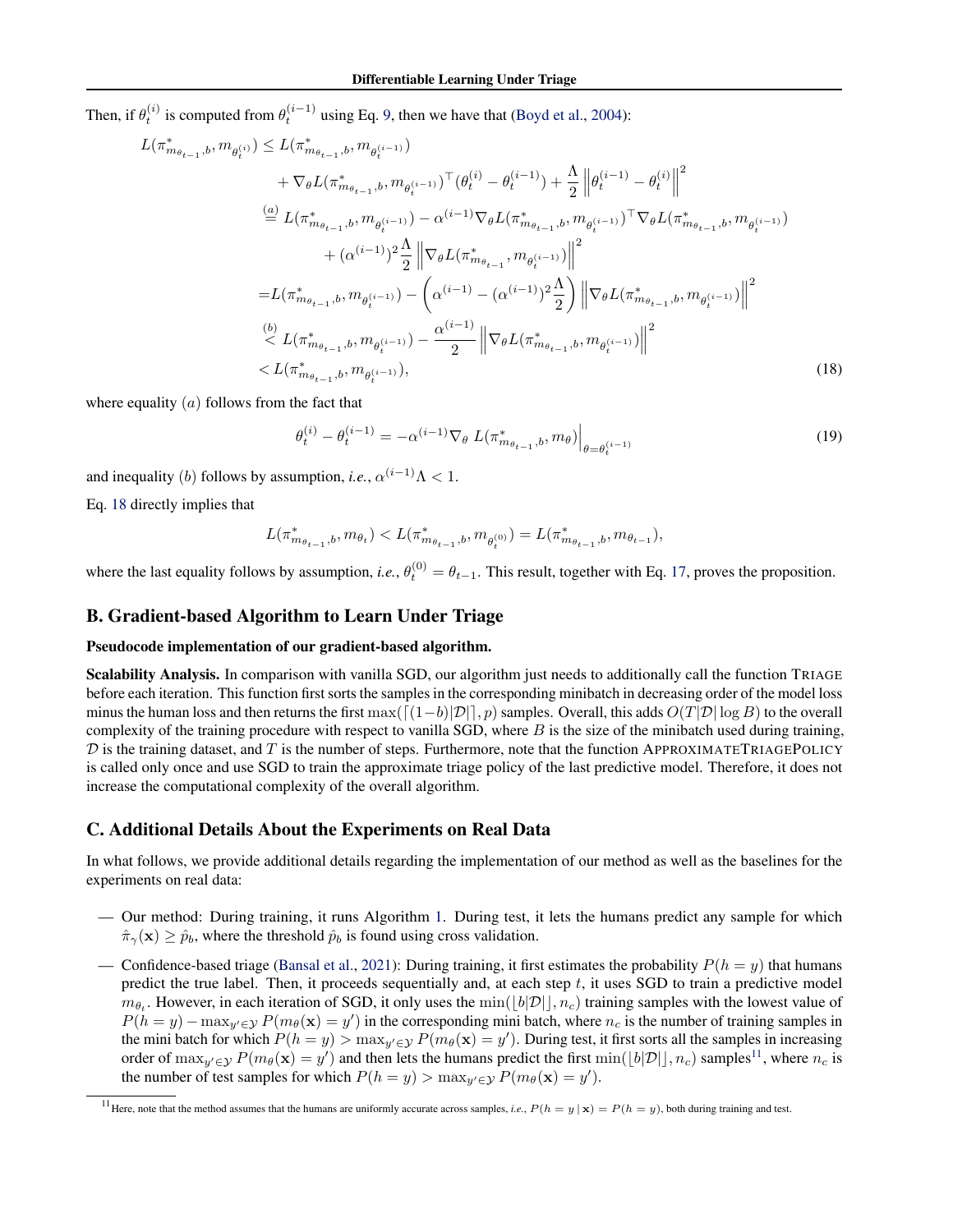<span id="page-3-0"></span>**Algorithm 1** DIFFERENTIABLE TRIAGE: it returns the weights of a predictive model  $m_\theta$  and the weights of a triage policy  $\hat{\pi}_{\gamma}$ . **Require:** Set of training samples  $D$ , maximum level of triage  $b$ , number of time steps  $T$ , number of epochs  $N$ , mini batches  $M$ , batch size B, learning rate  $\alpha$ . 1: function TRAINMACHINEUNDERTRIAGE $(T,D, M, B, b, \alpha)$ 2:  $\theta^{(0)} \leftarrow \text{INITIALIZETHEN}()$ 3: for  $t = 1, \ldots, T$  do 4:  $\theta_t \leftarrow \text{TRAINMODEL}(\theta_{t-1}, \mathcal{D}, M, B, b, \alpha)$ 5:  $\gamma \leftarrow$  APPROXIMATETRIAGEPOLICY( $\theta_T$ , D, N, M, B, b,  $\alpha$ ) 6: **return**  $\theta_T$ ,  $\gamma$ 7: function TRIAGE( $\mathcal{D}, b, \theta$ ) 8: *p* ← number of instances in *D* with  $\ell(m_\theta(\mathbf{x}), y) - \ell(h, y) < 0$  $9:$  $D' \leftarrow \emptyset$ 10: **for**  $i = 1, \ldots, \max((1-b)|\mathcal{D}|, p)$  do  $11:$  $\mathcal{D}' \leftarrow \mathcal{D}' \cup \{i$ -th sample from  $\mathcal D$  in increasing value of  $\ell(m_\theta(\mathbf{x}), y) - \ell(h, y)\}$ 12: return  $\mathcal{D}'$ 13: function TRAINMODEL( $\theta'$ ,  $\mathcal{D}$ ,  $M$ ,  $B$ ,  $b$ ,  $\alpha$ )  $\frac{14}{15}$ :  $(0) \leftarrow \theta'$ for  $i = 0, \ldots, M - 1$  do 16:  $\mathcal{D}^{(i)} \leftarrow$  the i'th mini batch of  $\mathcal{D}$  $17:$  $(0^{(i)} \leftarrow \text{TRIAGE}(\mathcal{D}^{(i)}, b, \theta^{(i)})$ 18:  $\nabla \leftarrow 0$ 19: **for**  $(\mathbf{x}, y, h) \in \mathcal{D}^{(i)}$  do 20:  $\qquad \nabla \leftarrow \nabla + \nabla_{\theta} \, \ell(m_{\theta}(\mathbf{x}), y)|_{\theta = \theta^{(i)}}$ <br>
21:  $\qquad \theta^{(i+1)} \leftarrow \theta^{(i)} - \alpha \, \frac{\nabla}{B}$  $21:$ 22: **return**  $\theta^{(M)}$ 23: function APPROXIMATETRIAGEPOLICY( $\theta$ ,  $D$ ,  $N$ ,  $M$ ,  $B$ ,  $b$ ,  $\alpha$ )  $24:$  $\gamma^{(M)} \leftarrow \text{INITIALIZEGAMMA } ()$ 25: **for**  $j = 1, ..., N$  **do** 26:  $(0)$   $\leftarrow$   $\gamma^{(M)}$ 27: **for**  $i = 0, ..., M - 1$  **do** 28:  $\mathcal{D}^{(i)} \leftarrow$  the i'th mini batch of  $\mathcal{D}$ 29:  $\nabla \leftarrow 0$ 30: **for**  $(\mathbf{x}, y, h) \in \mathcal{D}^{(i)}$  do 31:  $\overleftrightarrow{\nabla} \leftarrow \overrightarrow{\nabla} + \nabla_{\gamma} \ell'(\hat{\pi}_{\gamma}(\mathbf{x}), \pi^*_{m_\theta, b}(\mathbf{x}))\big|_{\gamma = \gamma^{(i)}}$ 32:  $(i+1) \leftarrow \gamma^{(i)} - \alpha \frac{\nabla}{B}$ 33: return  $\gamma^{(M)}$ 

- Score-based triage (Raghu et al., 2019a): During training, it uses SGD to train a predictive model  $m_\theta$  using all the training samples. During test, it first sorts all the samples in increasing order of  $\max_{y' \in \mathcal{Y}} P(m_\theta(\mathbf{x}) = y')$  and then lets the humans predict the first  $|b|\mathcal{D}||$  samples. Here, note that the method always lets the humans predict  $|b|\mathcal{D}||$ samples because its triage policy does not depend on the human loss.
- Surrogate-based triage (Mozannar & Sontag, 2020): During training, it uses the public implementation of the baseline<sup>12</sup> to train a predictive model  $m_{\theta}$ , where  $\pi(\mathbf{x}) = 1$  is just an extra label value  $y_{\text{defer}}$ , by minimizing a surrogate of the true loss function defined in Eq. 2. During test, it first sorts all the samples in increasing order of  $\max_{y' \in \mathcal{Y}} P(m_\theta(\mathbf{x}) = y') - P(m_\theta(\mathbf{x}) = y_{\text{defer}})$  and then lets the human predict the first  $\lfloor b|\mathcal{D}| \rfloor^{13}$
- Full automation triage: During training, it uses SGD to both train a predictive model  $m_\theta$  using all training samples and an approximate triage policy  $\hat{\pi}_{\gamma}$  that approximates the optimal triage policy  $\pi_{m_\theta,b}^*$ . During test, it lets the humans

<sup>12</sup><https://github.com/clinicalml/learn-to-defer>

<sup>&</sup>lt;sup>13</sup>For a fairer comparison with our method, one could think of modifying the baseline not to use the entire budget, *i.e.*, let the human predict the first min( $\lfloor b|\mathcal{D}| \rfloor$ ,  $n_c$ ) samples, where  $n_c$  is the number of test samples for which  $P(m_\theta(\mathbf{x}) = y_{\text{defer}}) > \max_{y' \in \mathcal{Y}} P(m_\theta(\mathbf{x}) = y')$ . However, in our experiments, the performance of such modified baseline was much worse than the original baseline.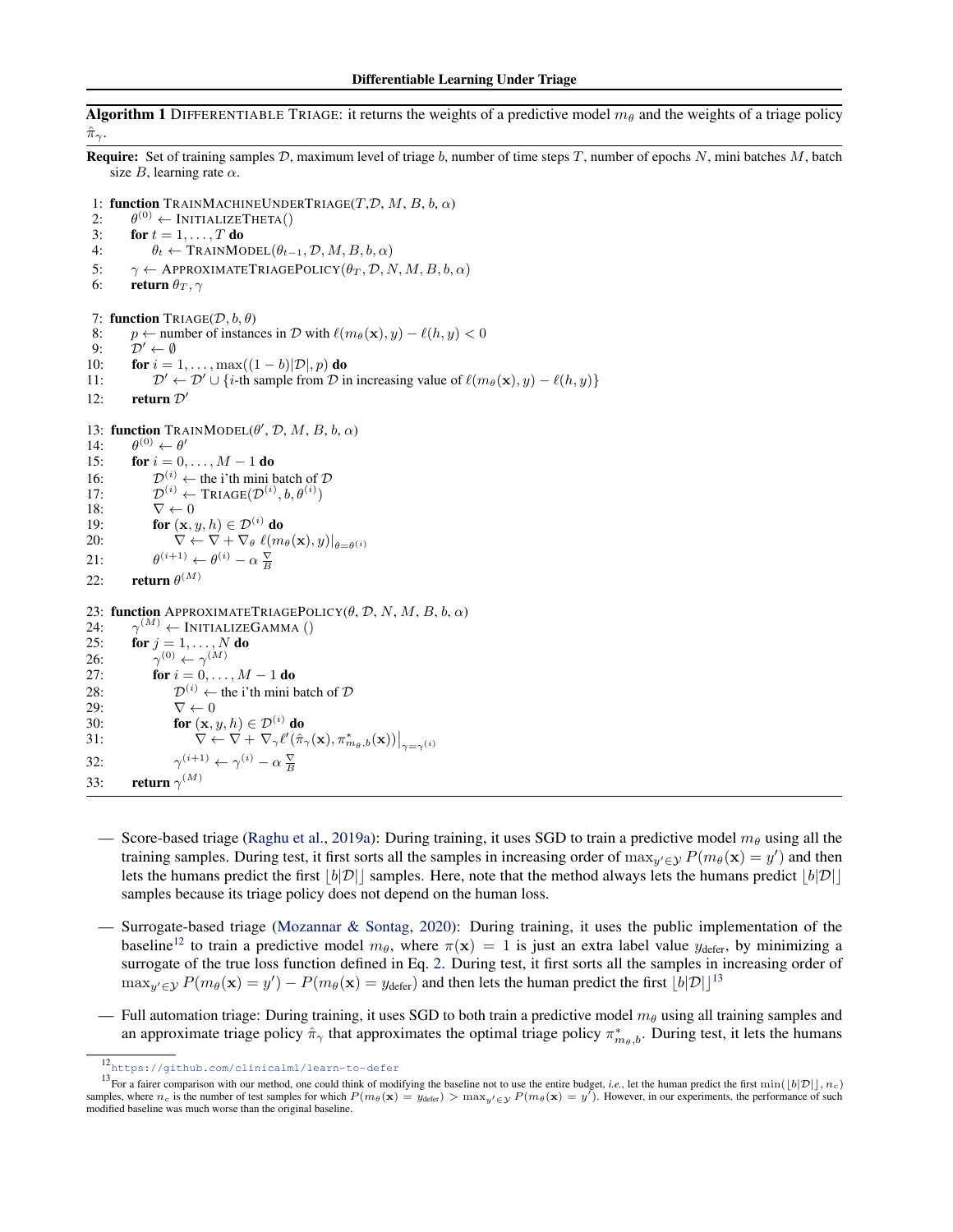predict any sample for which  $\hat{\pi}_{\gamma}(\mathbf{x}) \geq \hat{p}_b$ , where the threshold  $\hat{p}_b$  is found using cross validation.

In our experiments, our method and all the baselines use the hypothesis class of parameterized predictive models  $\mathcal{M}(\Theta)$ parameterized by softmax distributions, *i.e.*,

$$
m_{\theta}(\mathbf{x}) \sim p_{\theta; \mathbf{x}} = \text{Multinomial}\left( \left[ \exp\left( \phi_{y,\theta}(\mathbf{x}) \right) \right]_{y \in \mathcal{Y}} \right),
$$

where, for the nonlinearities  $\phi_{\bullet,\theta}$ , we use the following network architectures:

- Hatespeech dataset: we use the convolutional neural network (CNN) developed by Kim (Kim, 2014) for text classification, which consists of 3 convolutional layers with filter sizes {3, 4, 5}, respectively and with 300 neurons per layer. Moreover, each layer is followed by a ReLU non-linearity and a max pooling layer.
- Galaxy Zoo: we use the deep residual network developed by He et al. (He et al., 2015). To this end, we first downsample each RGB channel of each of the images to size  $224 \times 224$  and standardize its values<sup>14</sup>. The wide residual network consists of 50 convolutional layers. The first layer is a  $7 \times 7$  convolutional layer followed by a  $3 \times 3$  max pooling layer. The next 48 convolutional layers have filter sizes of  $1 \times 1$  or  $3 \times 3$  which are followed by an average pooling layer. The last layer is a fully connected layer. Each convolution layer is followed by ReLU nonlinearity.

In our method and all the baselines except surrogate-based triage, we use the cross-entropy loss and implement SGD using Adam optimizer (Kingma & Ba, 2017) with initial learning rate set by cross validation independently for each method and level of triage b. In surrogate-based triage, we use the loss and optimization method used by the authors in their public implementation. Moreover, we use early stopping with the patience parameter  $e_p = 10$ , *i.e.*, we stop the training process if no reduction of cross entropy loss is observed on the validation set. Finally, to avoid that the cross entropy loss  $\ell(\hat{y}, y)$ becomes unbounded whenever an instance is assigned to a human expert and all human experts predicted the same label for that instance in our dataset, we do add/substract an  $\epsilon$  value to the estimated values of the conditional probabilities  $P(h | x)$ .



Figure 5. Ratio of model and human losses for test samples predicted by the model and test samples predicted by the humans, as dictated by the approximate triage policy  $\hat{\pi}_{\gamma}$ , for different values of the maximum level of triage b. In each panel, the threshold  $\hat{p}_b$  is found using cross validation. Boxes indicate 25% and 75% quantiles and the horizontal lines indicate median values.

# D. Additional Evaluation of the Approximate Triage Policy

Figure 5 shows the ratio of model and human losses for those test samples predicted by the model and test samples predicted by the humans, as dictated by the approximate triage policy  $\hat{\pi}_{\gamma}$ , for different values of the maximum level of triage b. We

<sup>14</sup>[https://pytorch.org/hub/pytorch\\_vision\\_resnet/](https://pytorch.org/hub/pytorch_vision_resnet/)